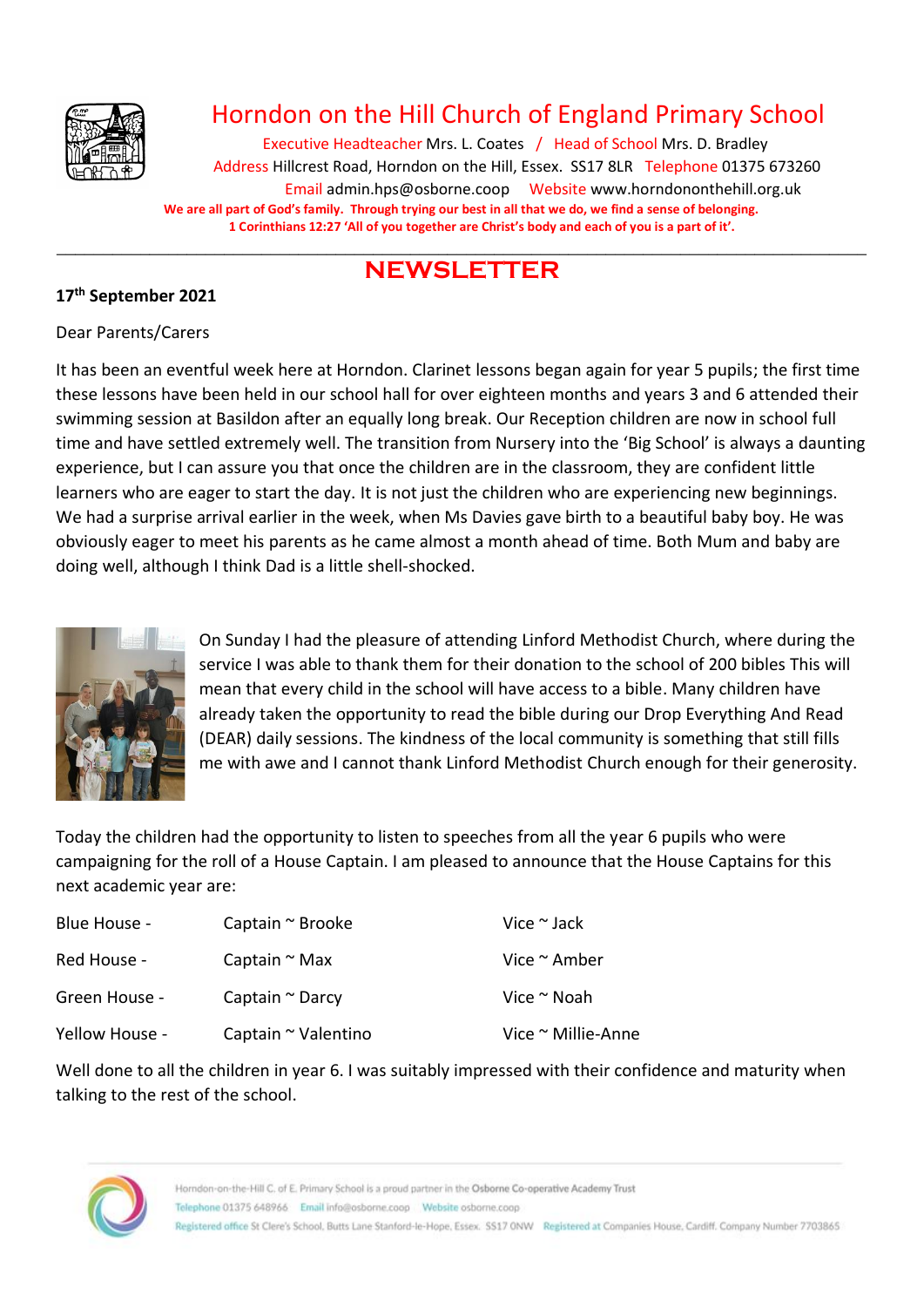We were finally able to hold our Leavers event this week for our year 6's who left in July. The shocking weather didn't stop it being an amazing event! It was wonderful to hear how well they had settled into their new schools. We know they will make us proud. Chris provided the leavers lunch and it was spectacular as always.



On Friday next week we will be having our Number Fun Day, when the children can dress up in number themed clothes. We will have a special visitor coming in to work

with the children who has organised some incredible activities for the children. Chris in the kitchen will be making number cakes for any children having a school dinner.

Warmest regards

**Mrs D Bradley Head of School**



**Don't forget to follow us on** *Don't forget to follow us on @HOTHschool* **and like our tweets!** 

Head Teacher Awards

Darcy, Lewie GN, Ellie, Kaylen

Attendance

Our attendance winners are Class 2 and Class 4.



- Reception ~ 97.6%
	- Class 1 ~ 94.9%
	- Class  $2 \approx 98.6\%$
	- Class  $3 \approx 98.6\%$
	- Class  $4 \approx 99.6\%$
	- Class  $5 \approx 98.8\%$
	- Class  $6 \approx 98.5\%$



## **Dates for your diary**

#### **September**



Horndon-on-the-Hill C. of E. Primary School is a proud partner in the Osborne Co-operative Academy Trust Telephone 01375 648966 Email info@osborne.coop Website osborne.coop Registered office St Clere's School, Butts Lane Stanford-le-Hope, Essex. SS17 ONW Registered at Companies House, Cardiff. Company Number 7703865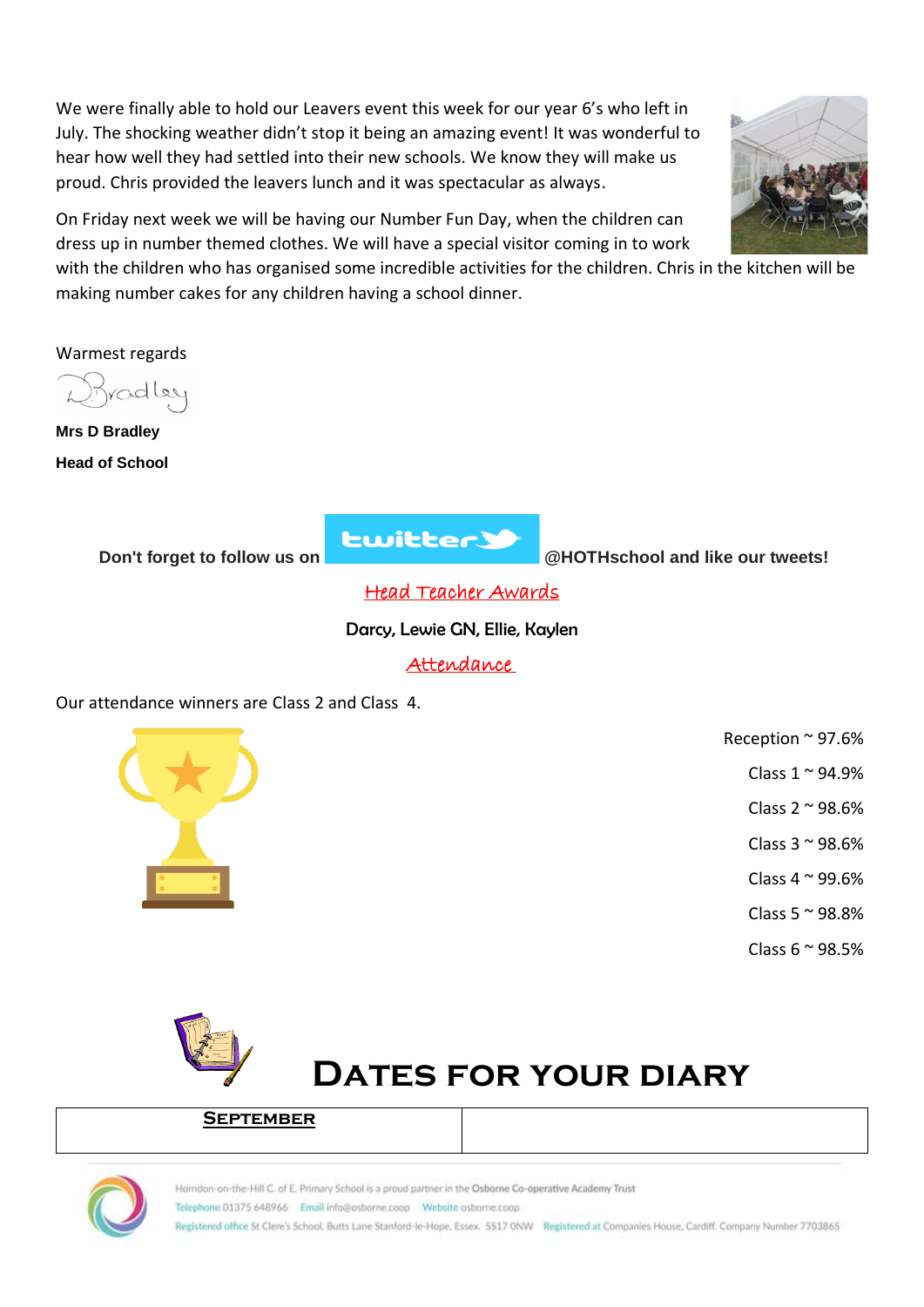| Friday 24 <sup>th</sup> - Number Fun Day                               | 2022                                                                        |  |  |
|------------------------------------------------------------------------|-----------------------------------------------------------------------------|--|--|
| 27th - 1st October - Sustrans Bike to School Week                      |                                                                             |  |  |
| Thursday 30 <sup>th</sup> - Harvest Festival at Church                 | <b>JANUARY</b>                                                              |  |  |
|                                                                        | Monday 10 <sup>th</sup> - 3:30pm Messy Church Group                         |  |  |
| <b>OCTOBER</b>                                                         |                                                                             |  |  |
| Monday 11 <sup>th</sup> - 3:30pm Messy Church Group                    | <b>FEBRUARY</b>                                                             |  |  |
| Wednesday 13 <sup>th</sup> - Year 6 Trip - Duxford                     | Monday 28th - PGL final instalment due                                      |  |  |
| Thursday 14 <sup>th</sup> - Individual School Photos                   |                                                                             |  |  |
| Sunday 31 <sup>st</sup> - PGL 1 <sup>st</sup> instalment due           | <b>MARCH</b><br>Wednesday 2 <sup>nd</sup> - Ash Wednesday Service at Church |  |  |
| Wednesday $6th$ – Road Safety Walks Reception,<br>Year 3 and Year 5    | Thursday 31 <sup>st</sup> - Easter Service at Church                        |  |  |
| <b>NOVEMBER</b>                                                        | <b>APRIL</b><br>Monday 25 <sup>th</sup> - 3:30pm Messy Church Group         |  |  |
| Tuesday 2 <sup>nd</sup> - Year 2 Trip – Colchester Castle              |                                                                             |  |  |
|                                                                        | <b>MAY</b>                                                                  |  |  |
| <b>DECEMBER</b>                                                        | <u>JUNE</u>                                                                 |  |  |
| Monday 6 <sup>th</sup> - Thursday 9 <sup>th</sup> - Year 6 Bikeability | <u>July</u><br>Monday 18 <sup>th</sup> - Leavers Service at Church          |  |  |
| Friday 10th - Year 4 Bikeability                                       |                                                                             |  |  |
|                                                                        |                                                                             |  |  |
| Tuesday 14 <sup>th</sup> - Christmas Service at Church                 |                                                                             |  |  |
| Friday 31st - PGL 2nd instalment due                                   |                                                                             |  |  |
|                                                                        |                                                                             |  |  |

#### Wish List

We have been asked to compile a wish list for the school. Our Budget is severely limited, especially with the loss of income due to Covid, but there are items as a school we would love to purchase for the classrooms and children, if finances would allow. It was suggested that we add a wish list to our newsletter, as parents may have access to some of these items through their own workplace or know companies who may wish to donate to the school.

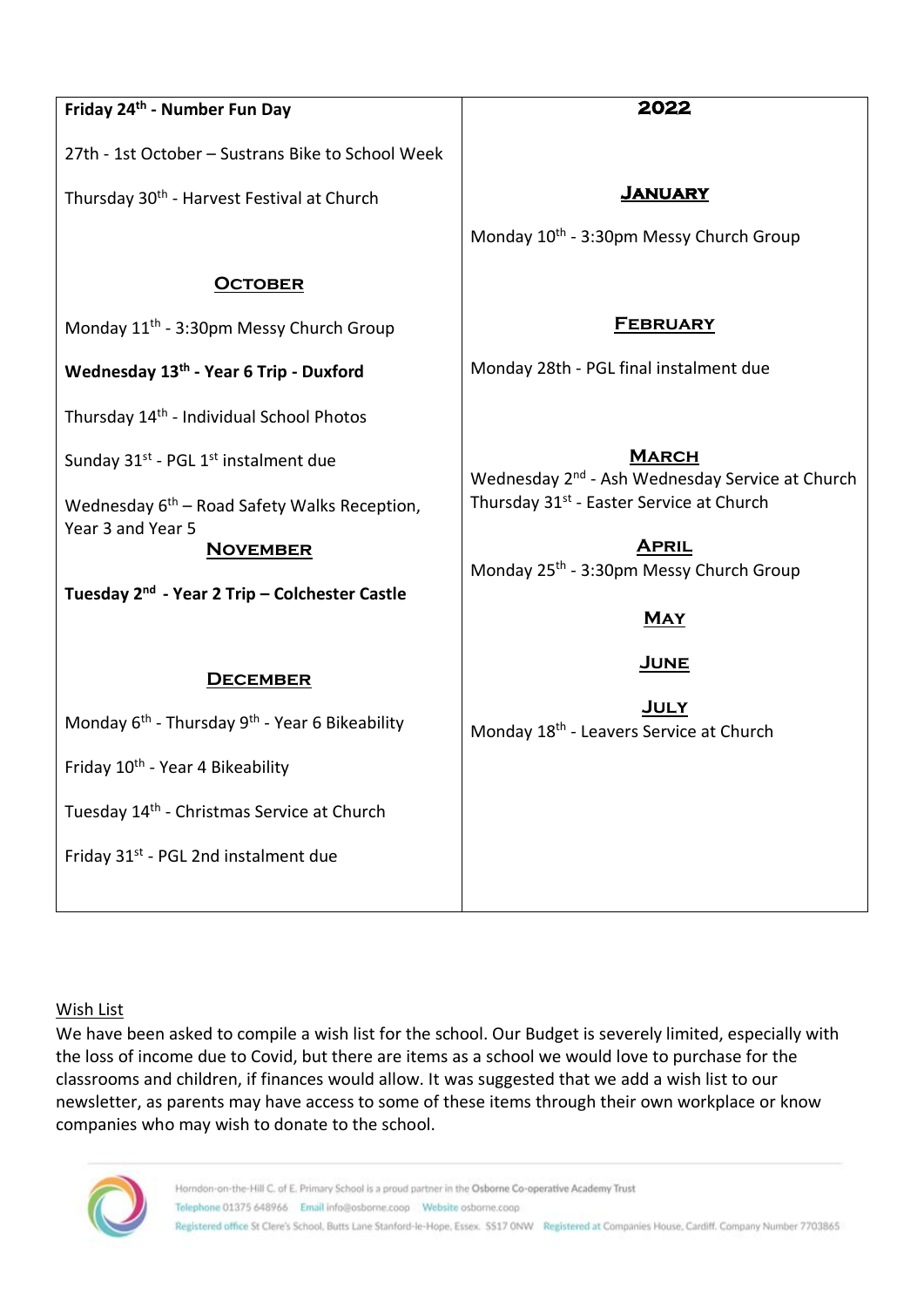#### Wish List Pictures just for reference





– book storage for classrooms

Magazine holders Garden hose and outdoor tap – Nursery



#### Video camera/camera that records





Bookcases – with backs A3 Laminator





#### Mini freezer – enabling us to create our own icepacks for

#### injuries



Dictionaries and Thesaurus - set for each class Painting Aprons



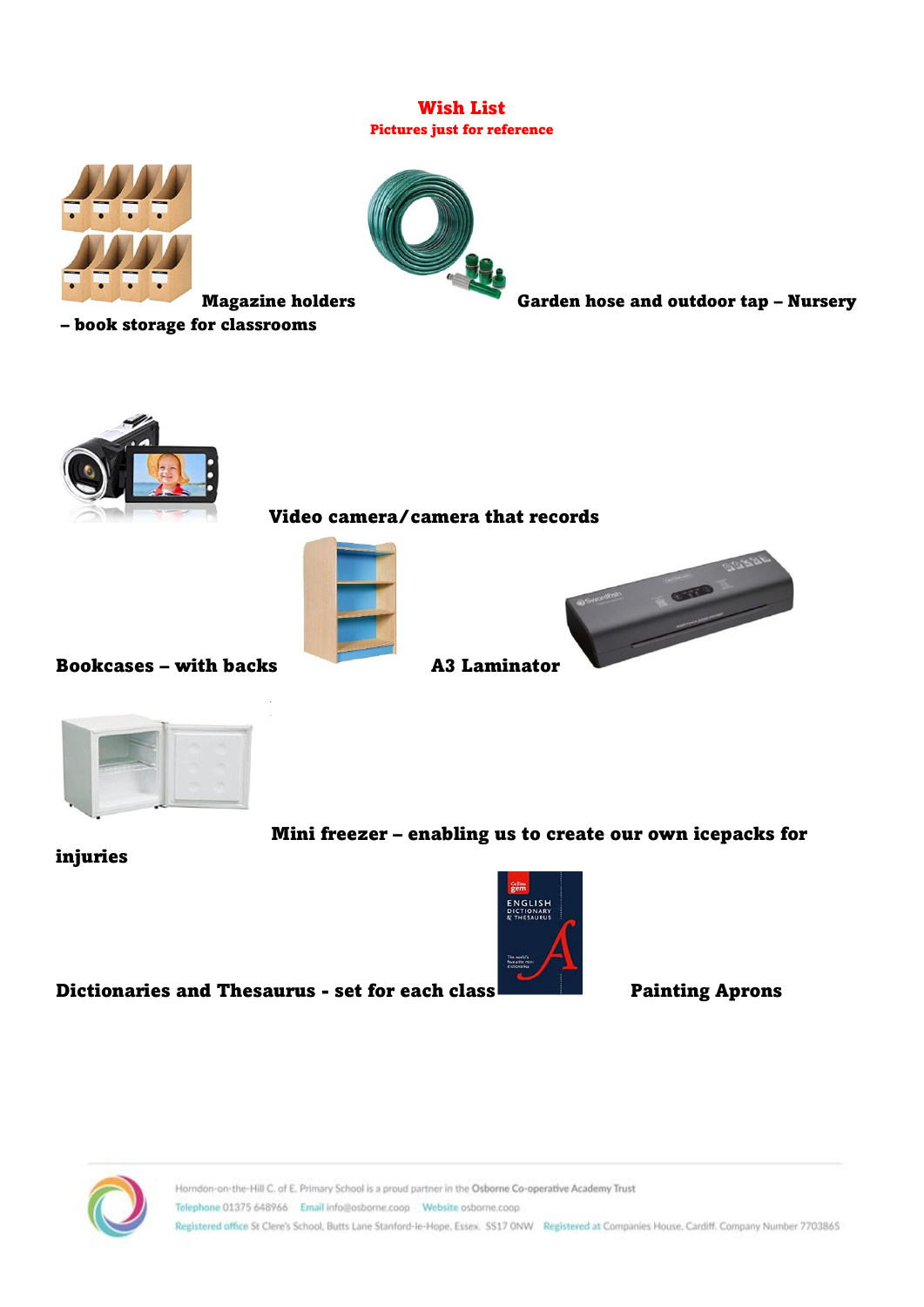



Felt tips/art supplies/modelling clay

New Cushions for book corners

#### Sand – Reception and Nursery



Play builders bench Class Computer for Reception class Outdoor storage shed Reception



Scooters and Bikes Outdoor large board games - Jenga, twister etc





New Musical instruments/Music wall

I-Pads/Chromebooks

Additional items for the sensory room and sensory items for each class

New Carpets – Carpet time

This list is not exhaustive and we could certainly add to it over the coming months.

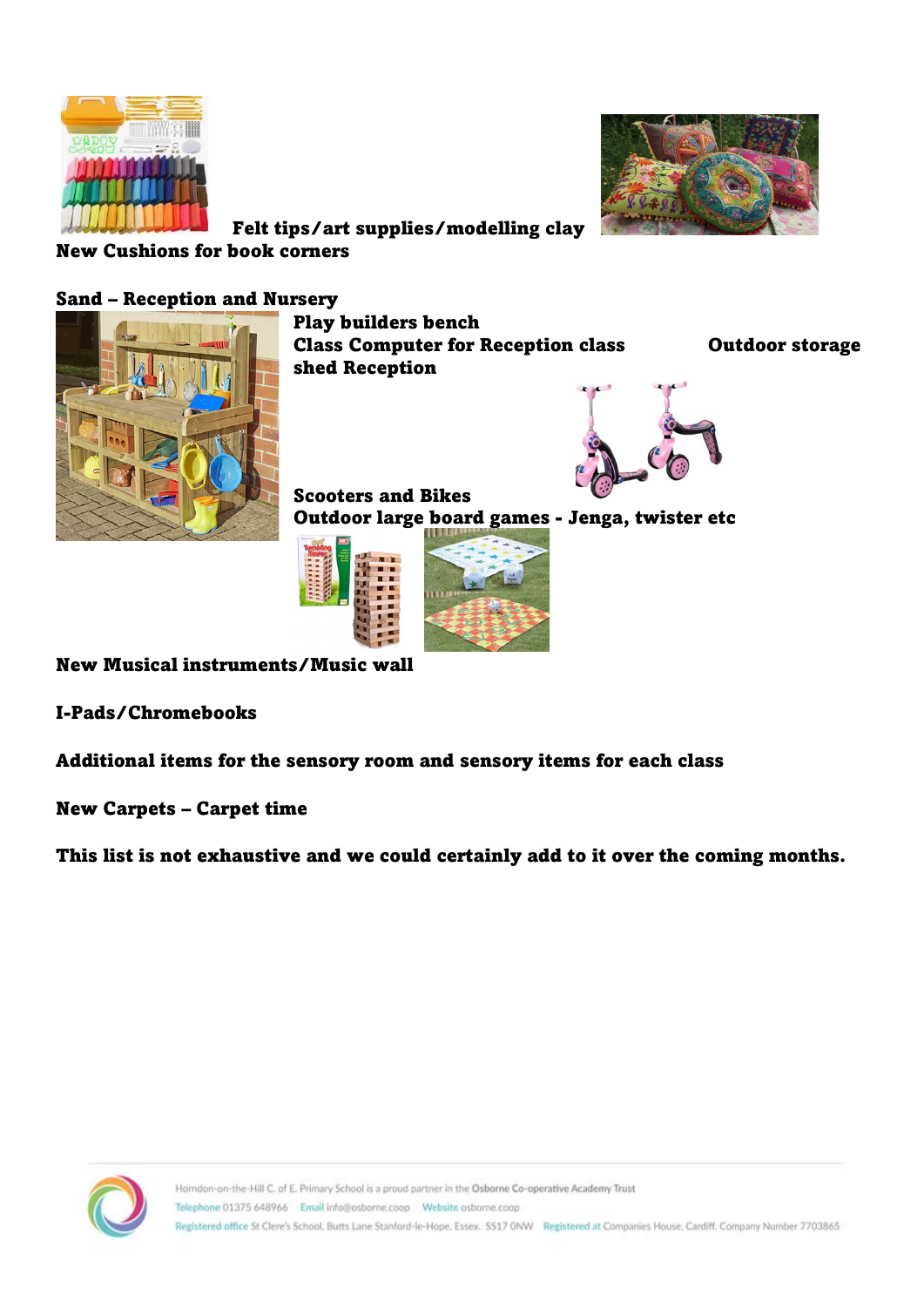| <b>Monday</b>    | <b>Shepherd's Pie</b>                                             | <b>Jacket Potato</b><br>with Tuna                                                                                                                  | <b>Jacket Potato</b><br>with Cheese | Sweetcom                  | Mixed<br>Vegetables        | <b>Ice Cream</b>                   |
|------------------|-------------------------------------------------------------------|----------------------------------------------------------------------------------------------------------------------------------------------------|-------------------------------------|---------------------------|----------------------------|------------------------------------|
| <b>Tuesday</b>   | <b>Chicken Curry</b><br>& Rice                                    | <b>Quom Dippers</b><br>& Potato Crunchies                                                                                                          | Jacket Potato<br>with Cheese        | <b>Green Beans</b>        | Fresh<br><b>Broccoli</b>   | coco sponge<br>with coco sauce     |
| <b>Wednesday</b> | Roast Chicken with Roast Potatoes and<br><b>Yorkshire Pudding</b> | Roast Quorn fillet with Roast Potatoes<br>and Yorkshire Pudding                                                                                    | <b>Jacket Potato with Cheese</b>    | Fresh<br>Carrots          | Fresh<br>Cabbage           | Cookie                             |
| <b>Thursday</b>  | Cheese & Tomato Pizza<br>with Potato Smiles                       | Meat Free Sausage Roll with<br><b>Potato Smiles</b>                                                                                                | Jacket Potato with Tuna             | <b>Sweetcorn Cobettes</b> | Green<br><b>Beans</b>      | <b>Fruit Jelly</b>                 |
| <b>Friday</b>    | <b>Fish Fingers with</b><br>Chips                                 | <b>Vegetable Fingers with</b><br><b>Chips</b>                                                                                                      | Jacket Potato with Cheese           | Peas                      | Baked<br><b>Beans</b>      | <b>Sweet Fruity</b><br><b>Buns</b> |
|                  |                                                                   |                                                                                                                                                    |                                     |                           |                            |                                    |
| Week             |                                                                   | Week commencing - 13th September, 4th October, 15th November, 6th December, 27th December, 17th January, 7th February, 28th February               |                                     |                           |                            |                                    |
| <b>Monday</b>    | <b>Beef Bolognese with</b><br>Spaghetti                           | <b>Jacket Potato</b><br>with Tuna                                                                                                                  | Jacket Potato<br>with Cheese        | Baked<br><b>Beans</b>     | sweetcom                   | <b>Fruit Smoothie</b>              |
| <b>Tuesday</b>   | <b>Chicken Chunks</b><br>with Potato Wedges                       | Meat free Sausage Roll with<br>Potato wedges                                                                                                       | <b>Jacket Potato</b><br>with Cheese | Fresh<br><b>Broccoli</b>  | <b>Mixed</b><br>Vegetables | Marble<br>Sponge                   |
| Wednesdau        | Roast Gammon with Roast Potatoes and<br><b>Yorkshire Pudding</b>  | <b>Roast Quorn fillet with Roast Potatoes</b><br>and Yorkshire Pudding                                                                             | Jacket Potato with<br><b>Cheese</b> | Fresh<br>Carrots          | Fresh<br>Cauliflower       | Cookie                             |
| <b>Thursday</b>  | Cheese & Tomato Pizza<br>with Potato Smiles                       | <b>Jacket Potato</b><br>with Tuna                                                                                                                  | Jacket Potato<br>with Cheese        | <b>Sweetcorn Cobettes</b> | Green<br><b>Beans</b>      | Carrot Cake                        |
| <b>Friday</b>    | <b>Fish Fingers with</b><br>Chips                                 | <b>Jacket Potato</b><br>with Tuna                                                                                                                  | Jacket Potato<br>with Cheese        | Peas                      | <b>Baked Beans</b>         | Shortbread                         |
|                  |                                                                   |                                                                                                                                                    |                                     |                           |                            |                                    |
| Week 3           |                                                                   | Week commencing - 20th September, 11th October, 1stnd November, 22nd November, 13th December, 3rd January, 24th January, 14th February, 7th March. |                                     |                           |                            |                                    |
| <b>Mondau</b>    | Pork Sausages with<br>Mash Potatoes & Gravy                       | Quorn Sausage with Mash Potatoes &<br>Graw                                                                                                         | Jacket Potato with<br><b>Cheese</b> | <b>Mixed Vegetables</b>   | <b>Green Beans</b>         | Frozen yoghurt                     |
| <b>Tuesday</b>   | <b>Beef Burger with</b><br><b>Diced Potatoes</b>                  | Quorn Burger with<br><b>Diced Potatoes</b>                                                                                                         | Vegetable<br>Pasta Bake             | Sweetcom                  | Baked<br><b>Beans</b>      | Spiced orange<br>cake with custard |
| <b>Wednesdau</b> | Roast Chicken with Roast Potatoes and<br><b>Yorkshire Pudding</b> | Roast Quorn fillet with Roast Potatoes<br>and Yorkshire Pudding                                                                                    | Jacket Potato with<br><b>Cheese</b> | Fresh<br>Carrots          | Fresh<br>Greens            | <b>Fruit Jelly</b>                 |
| <b>Thursday</b>  | Cheese & Tomato Pizza<br>with Potato Wedges                       | Quom nuggets<br>with wedges                                                                                                                        | Jacket Potato with<br>Tuna          | <b>Sweetcorn Cobettes</b> | Baked<br><b>Beans</b>      | <b>Banana</b><br>Sponge            |
| Friday           | Fish Fingers with<br><b>Chips</b>                                 | <b>Jacket Potato</b><br>with Tuna                                                                                                                  | <b>Jacket Potato</b><br>with Cheese | Peas                      | carrots                    | Ice Cream Tub                      |



Horndon-on-the-Hill C. of E. Primary School is a proud partner in the Osborne Co-operative Academy Trust Telephone 01375 648966 Email info@osborne.coop Website osborne.coop Registered office St Clere's School, Butts Lane Stanford-le-Hope, Essex. SS17 ONW Registered at Companies House, Cardiff. Company Number 7703865